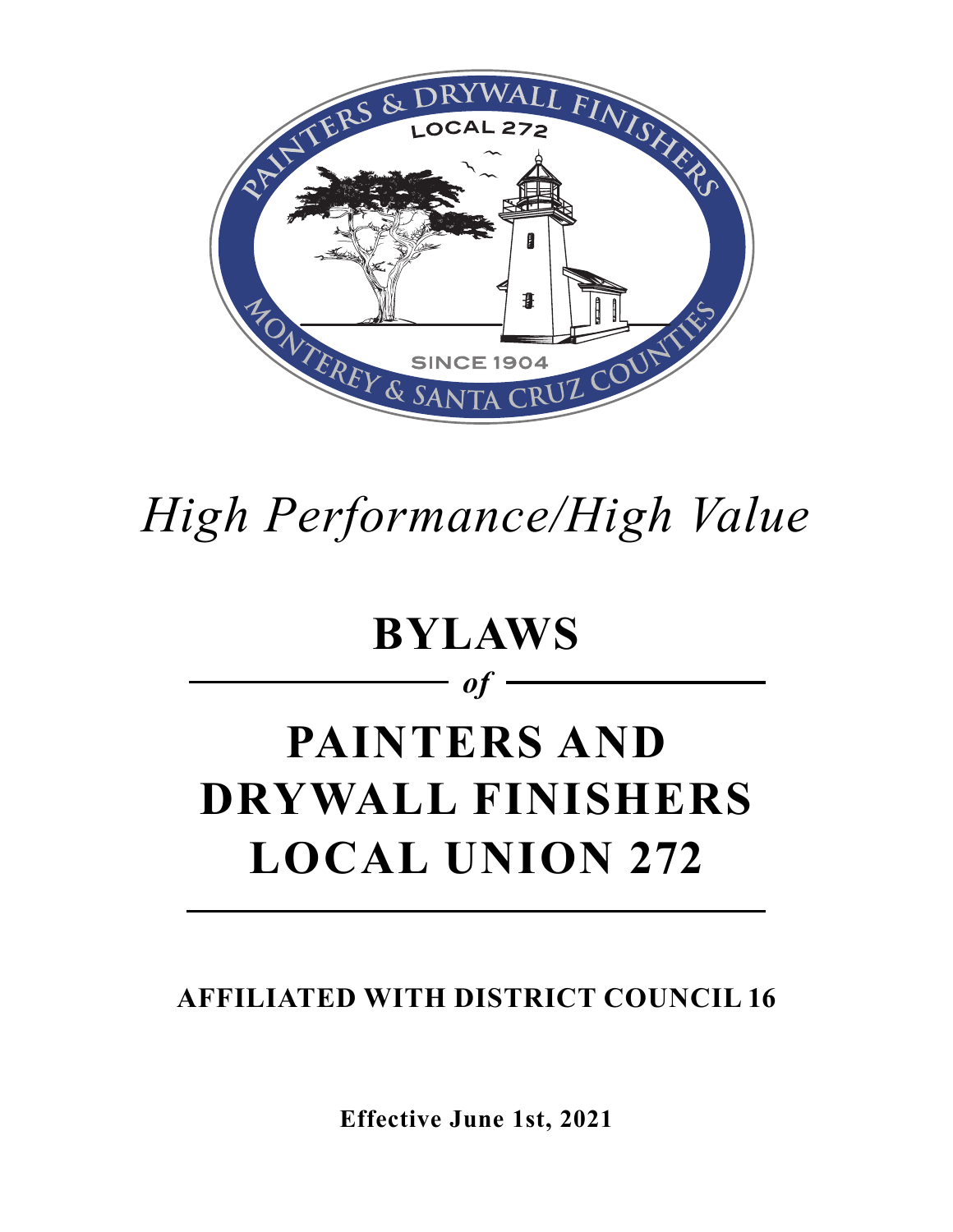## **Article I. BYLAWS**

**Section 1.01** These Bylaws are subordinate to the provisions of the International Constitution of the International Union of Painters and Allied Trades (hereinafter called the "International Union") and the Bylaws of District Council 16. In the case of conflict between these Bylaws and the provisions of the International Constitution, the latter shall govern. In the case of conflict between these Bylaws and the District Council Bylaws, the latter shall govern.

## **Article II. NAME**

**Section 2.01** This organization, a subordinate body of the International Union and an affiliated Local Union of District Council 16, shall be known as Painters & Tapers Local Union 272.

## **Article III. JURISDICTION**

**Section 3.01** The territorial jurisdiction of this Local Union shall be as set forth in its Charter and as determined by the General Executive Board from time to time under Section 70 of the International Constitution, provided that the Local Union shall be guided within its jurisdiction by the directives of the District Council.

## **Article IV. OBJECTS**

**Section 4.01** The objects of this Local Union shall be as set forth in the Preamble, and Sections 2 and 165 of the International Constitution.

## **Article V. ELIGIBILITY FOR MEMBERSHIP**

**Section 5.01** Eligibility for membership in this Local Union shall be as set forth in the International Constitution and in policies adopted by the General Executive Board.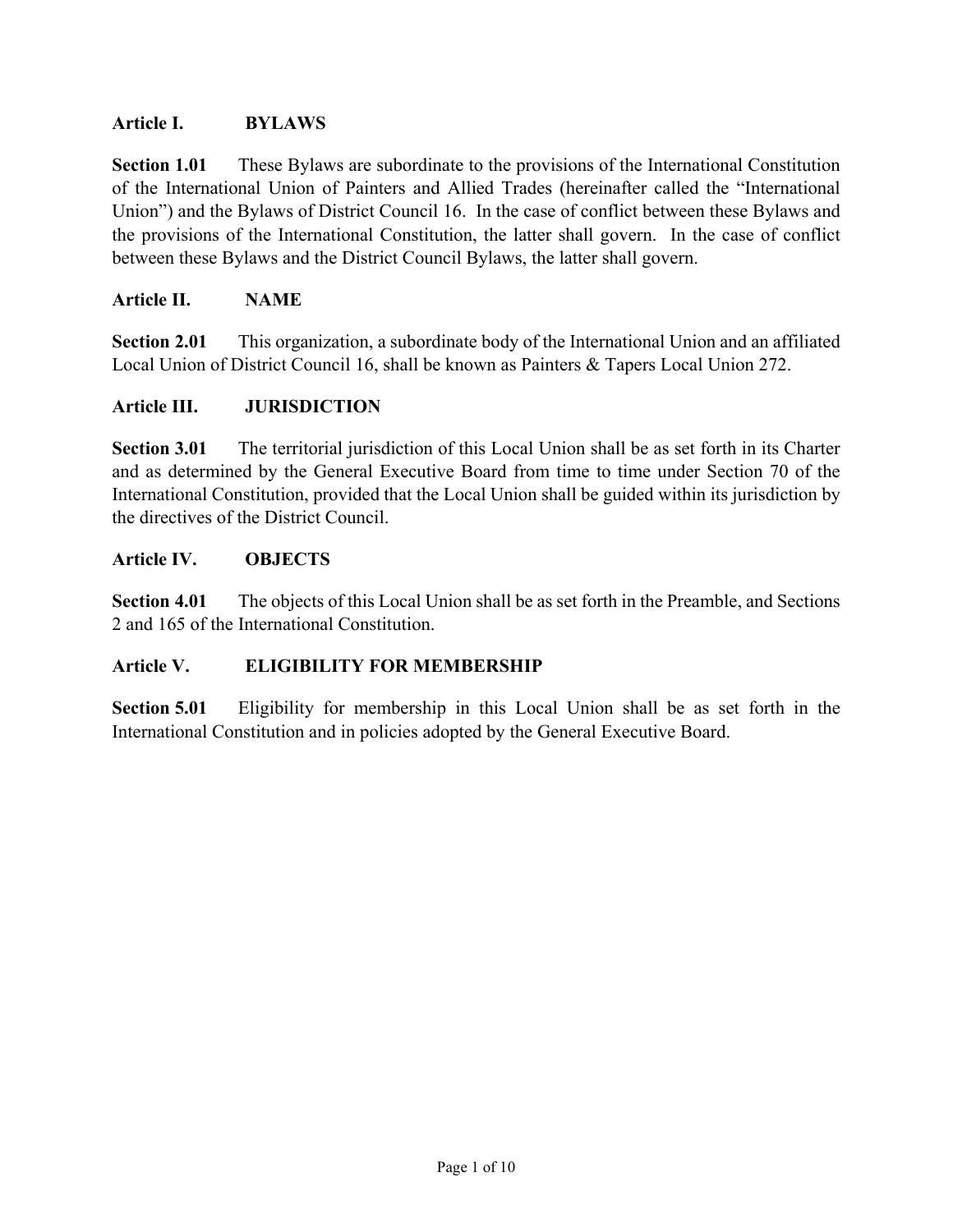## **Article VI. OFFICERS**

**Section 6.01** Eligibility to hold office shall be as set forth in Sections 92(b) and 210 of the International Constitution.

**Section 6.02** Officers of this Local Union shall be as set forth in Section 185 of the International Constitution, and their duties shall be as set forth in the following sections of the International Constitution:

- (a) President: The duties of the President shall be as set forth in Sections 189-192.
- (b) Vice President: The duties of the Vice President shall be as set forth in Section 194.
- (c) Recording Secretary: The duties of the Recording Secretary shall be as set forth in Sections 195-197.
- (d) Financial Secretary: The duties of the Financial Secretary shall be as set forth in Sections 156(d), 198-202 and 211(d).
- (e) Treasurer: The duties of the Treasurer shall be as set forth in Section 203.
- (f) Trustees: The duties of the Trustees shall be as set forth in Sections 204-207.
- (g) Warden: The duties of the Warden shall be set forth in Section 208.

**Section 6.03** When the District Council adopts the centralized Local Union dues, records and reporting plan outlined in Section 55 of the International Constitution, the following modifications will be in effect for dues collection, records, and reporting; and the Local Union officers' duties will be modified as outlined below.

- (a) Under the Dues Collection and Membership Reporting Plan adopted by Local Union 272 pursuant to Article XVI of the District Council 16 Bylaws, the Business Manager/Secretary-Treasurer of District Council 16 performs many of the functions of the Financial Secretary and Treasurer of Local Union 272. Therefore, the duties of the Financial Secretary and the Treasurer of Local Union 272 shall be as set forth in this Article.
- (b) Where the Financial Secretary receives dues payments from members (such as at Local Union meetings), he or she shall:
	- (i) Transmit such payments to the Business Manager/Secretary-Treasurer of District Council 16 within five (5) days,
	- (ii) Provide the member with a temporary receipt, a copy of which shall be transmitted to the Business Manager/Secretary-Treasurer with the payment and a copy of which shall be retained by the Financial Secretary. Such temporary receipt shall indicate only the amount of funds received and shall not indicate the member's standing or through which calendar month dues are paid.
- (c) The Financial Secretary shall retain copies of all reports and information received on a monthly basis from the Business Manager/Secretary-Treasurer of the District Council. At each membership meeting, the Financial Secretary shall deliver a report to the membership, which shall include the following information:
	- (i) The gross receipts of the Local Union in the prior month,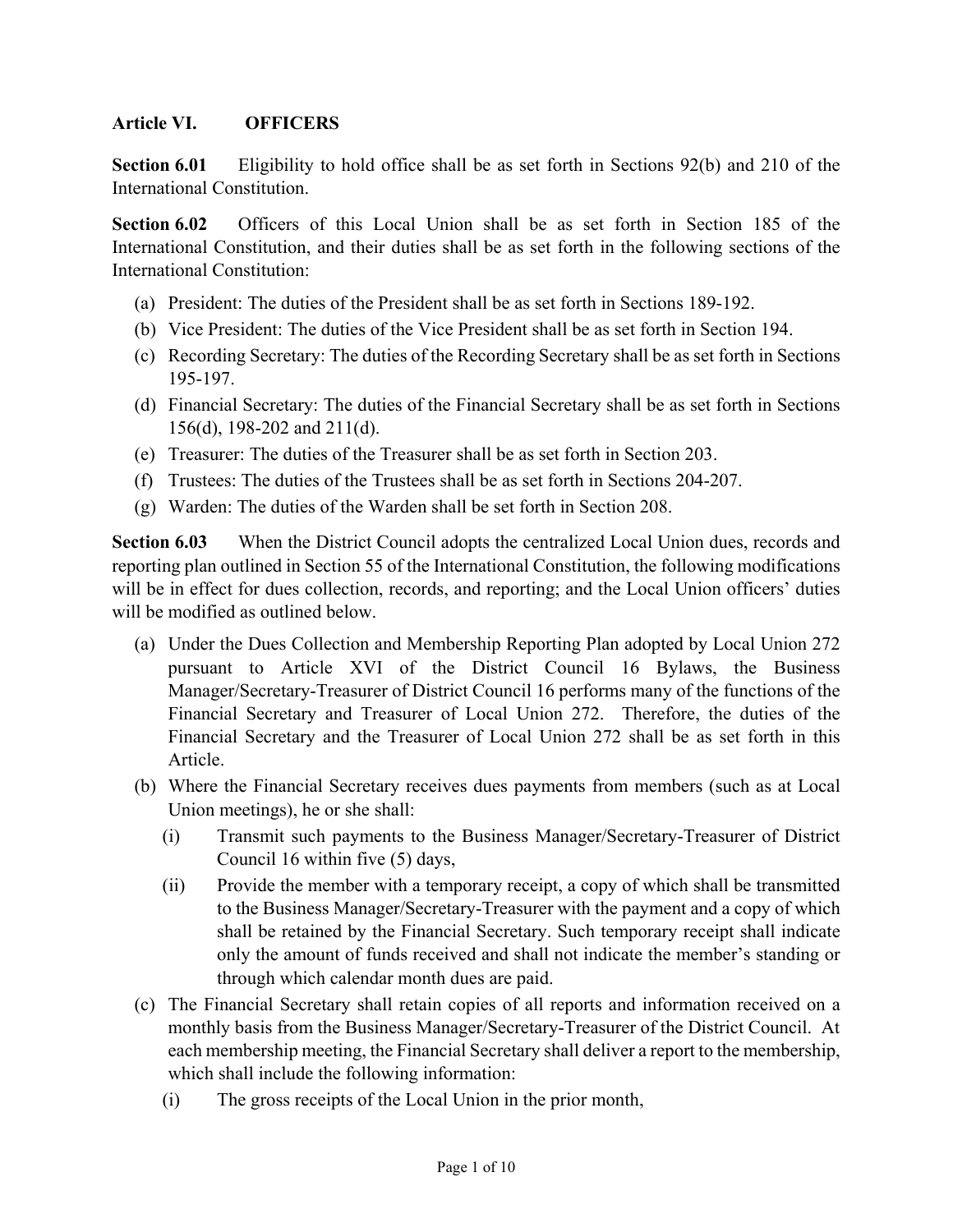- (ii) The net receipts of the Local Union, along with the amounts of all per capita deductions made by the Business Manager/Secretary-Treasurer of District Council 16 and any other deductions,
- (iii) The overall membership of the Local Union, with the gain or loss in membership in the prior month noted,
- (iv) The number and names of members on application and those initiated,
- (v) The number and names of members suspended and reinstated, and
- (vi) The names and number of clearance cards deposited and issued.
- (d) The Treasurer shall retain copies of all reports and information received on a monthly basis from the Business Manager/Secretary-Treasurer of District Council 16. At each membership meeting, the Treasurer shall deliver a report to the membership, which report shall include the following information:
	- (i) List all deposits made to the Local Union account, if any,
	- (ii) A copy of the Local Union cash disbursements journal, if applicable,
	- (iii) A list of all payments from the District Council made on behalf of the Local Union, from the funds collected by the District Council for the Local Union.
- (e) Notwithstanding anything to the contrary in this Article, the Financial Secretary, the Treasurer and all other Local Union officers shall comply with all provisions of the Plan, as amended from time to time by the General Secretary-Treasurer.
- (f) The Financial Secretary shall perform the Financial Secretary duties outline in Section 156(d) and 211(d) of the General Constitution from information provided the Financial Secretary by the Business Manager/Secretary-Treasurer of the District Council.
- (g) The Local Union shall use the IUPAT Integrated Membership Systems (IMSe) computer systems or other system approved by the General Secretary-Treasurer for dues collection, member records, and member activity.

## **Article VII. DELEGATES**

**Section 7.01** All delegates (other than delegates to the General Convention and those serving as delegates to central bodies, which are appointed by BM/STs) shall be elected at the June elections in accordance with Article XI of these Bylaws.

## **Article VIII. EXECUTIVE BOARD**

**Section 8.01** The Executive Board of this Local Union shall be as set forth in Section 185(c) of the International Constitution.

## **Section 8.02** Duties of the Executive Board:

- (a) To enforce the laws of the Local Union between meetings.
- (b) To handle all matters delegated to the Executive Board by the members voting at regular or special called meetings.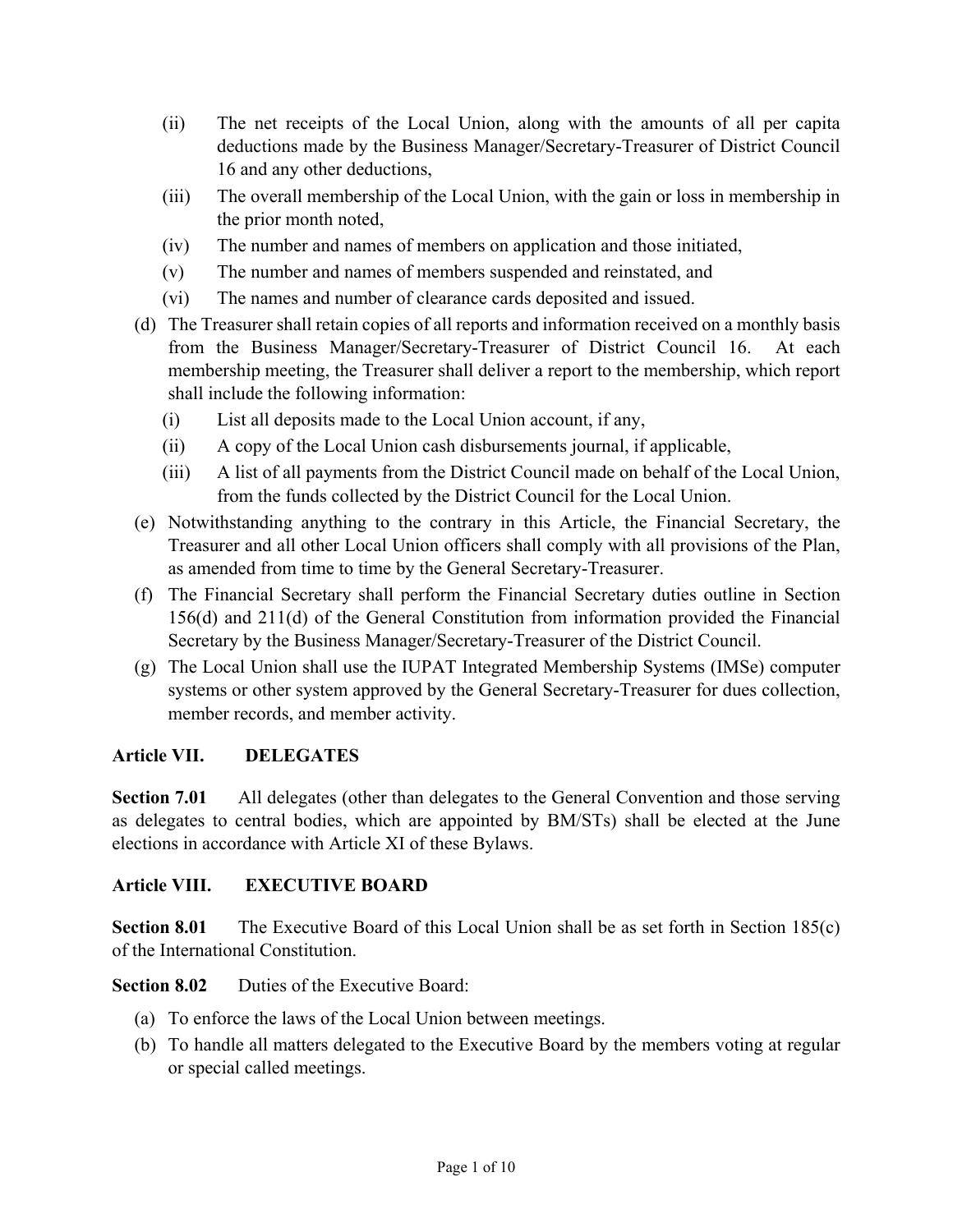- (c) To review all requests for donations, investigate the same and submit its findings and recommendations for membership action.
- (d) The Executive Board shall be vested with the authority of recommendation only, unless otherwise specifically authorized by the Local Union membership voting at a regular or special called meeting. However, in the period between meetings the Executive Board shall be authorized to act for the Local Union in cases of emergency, subject to review at the next regular meeting.

# **Article IX. COMPENSATION OF OFFICERS DELEGATES AND COMMITTEE MEMBERS**

## **Section 9.01** Officers:

- (a) President: Dues paid when services rendered.
- (b) Vice President: Dues when active.
- (c) Recording Secretary: \$50.00 per month.
- (d) Financial Secretary: \$150.00 per month.
- (e) Treasurer: Dues paid when services rendered.
- (f) Trustees: Dues per audit meeting.
	- (i) Trustees are not to receive any compensation until they have fulfilled their duties as outlined in Section 6.02(f)
- (g) Warden: Dues paid when services rendered.

# **Section 9.02** Delegates:

- (a) To District Council: One month's dues for each meeting attended.
- (b) To Conventions, Conferences, etc.: Delegates elected and/or appointed by this Local Union to attend conventions, conferences, etc., shall in addition to wages lost, receive the actual cost of reasonable travel, reasonable hotel room, and the amount of \$100.00 per day expense money. Under extenuating circumstances, additional daily expense may be granted by the District Council.Committee Members: All committee members shall receive compensation as the Local Union determines appropriate.
- (c) At Large Executive Board Members: At Large Executive Board member shall receive compensation as the Local Union determines appropriate.

## **Article X. BONDS**

**Section 10.01** Officers of Local Unions shall be bonded in accordance with Sections 60(b) and (c) of the International Constitution and as required by law.

## **Article XI. ELECTIONS**

**Section 11.01** Elections shall be held under the procedures and provisions as set forth in Sections 209-212 of the International Constitution.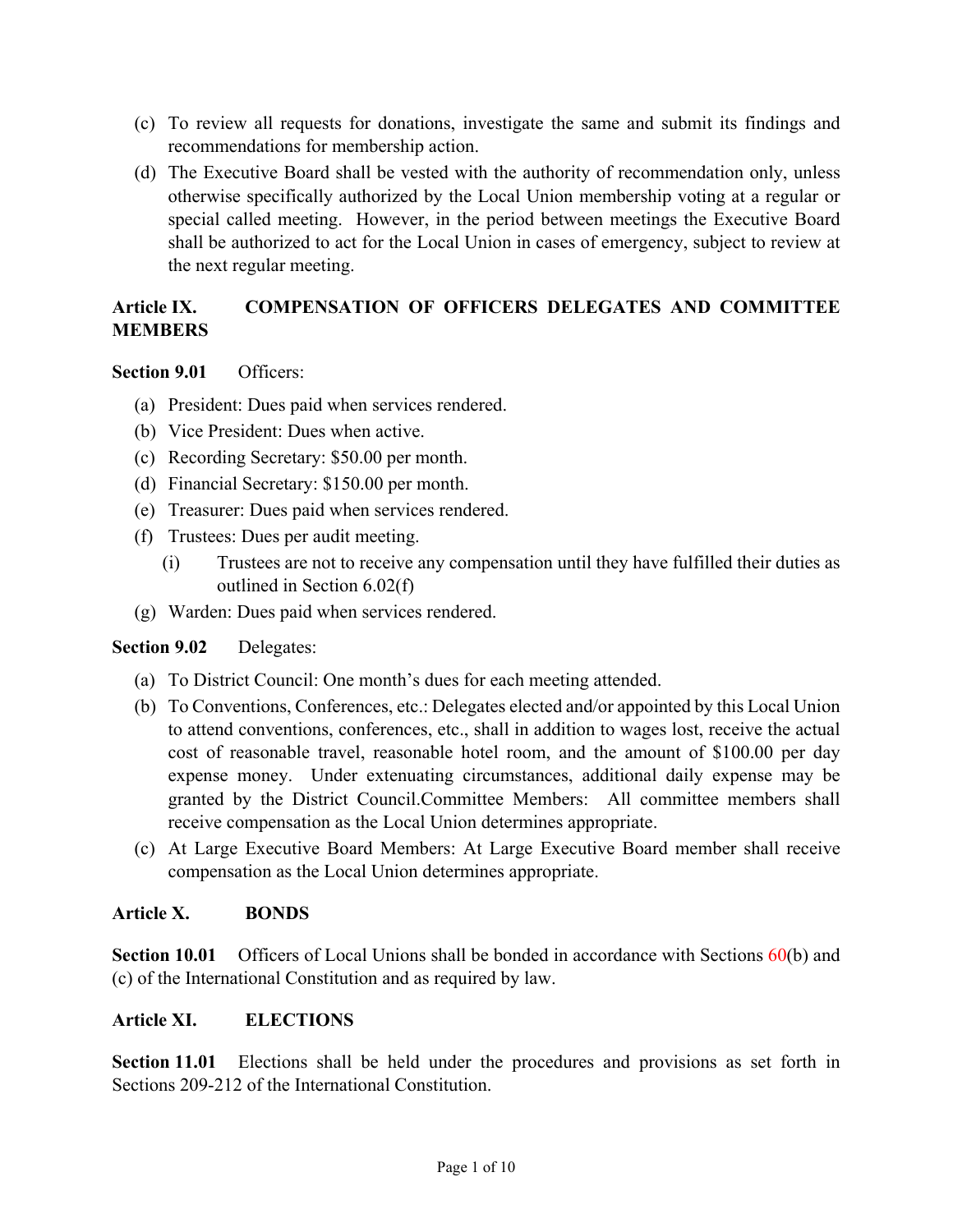**Section 11.02** The election of Local Union Officers and delegates to District Councils shall be held at the last meeting in June, and nominations for the same shall be held at the last meeting in May, as per Section 209(a) of the International Constitution. Delegates to the District Council shall be elected to a four (4) year term. Local Union officers shall be elected to a three (3) year term.

**Section 11.03** Delegates to the General Conventions of the International shall be elected as set forth in Section 29 of the International Constitution.

## **Article XII. VACANCIES**

**Section 12.01** Vacancies occurring among the officers shall be filled in accordance with Sections 215 and 216 of the International Constitution.

## **Article XIII. DUES, FEES, AND ASSESSMENTS**

#### **Section 13.01** Dues:

- (a) Dues shall be as follows:
	- (i) All members (Regular/ Apprentice/ Industrial) shall pay monthly over-the-counter dues (Regular Dues) equivalent to the total of all per capita taxes approved and paid for by the Local Union on behalf of each member rounded upward to the nearest dollar. Regular Dues shall be payable to the Local Union on a quarterly basis.
	- (ii) All Owner Members will pay the maximum allowable dues rate per Section 93 of the International Constitution or twice the amount of Regular over the counter dues, whichever is less.
	- (iii)Life Membership fees shall be in accordance with Section 99 of the International Constitution.
	- (iv)Dues shall increase by the amount of any increase in the per capita and Death Benefit payment due to the International Union; such amount shall be rounded up to the nearest dollar, and such increase shall be effective the date the increase in the payments due to the International Union becomes effective, provided that, the Executive Board may waive this automatic increase, in whole or part, in any year it determines the increase is not needed.
	- (v) Quarterly dues payments are due on or before the 20th day of the first month of the quarter.
- (b) The dues payment required by sub-section (a) includes the Death Benefit payment called for by Sections 17(b) and 19 of the International Constitution and the Rules and Regulations of the International Union's Death Benefit Fund. Accordingly, members not covered by the Death Benefit Fund pursuant to the foregoing provisions (example: members who are 60 years of age or over when initiated; or Life Members working at the trade who elected non-participation) will be required to pay the dues specified in subsection (a) less the current Death Benefit payment.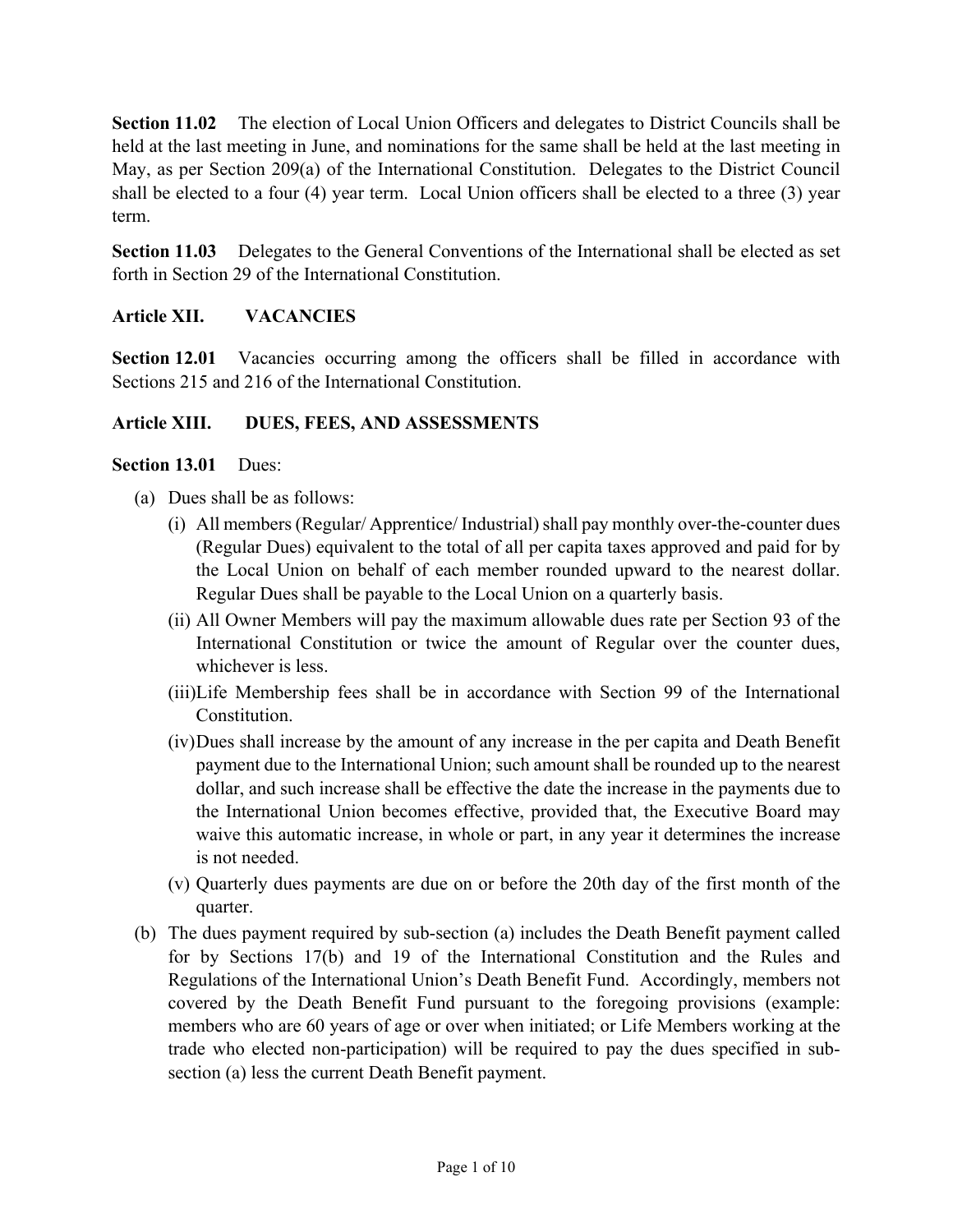- (c) Quarterly working cards shall be obtained in accordance with Section 120 of the International Constitution.
- (d) Administrative Processing Fees: There shall be no initiation fees for membership in this Local Union. New members/candidates and apprentices shall be charged an Administrative Processing Fee in accordance with the provisions set forth in Sections 93 and 94 of the International Constitution.

**Section 13.02** Clearance Cards: Clearance Card fees and rules shall be as set forth in Sections 234-246 of the International Constitution.

**Section 13.03** Assessments: Assessments can only be levied in accordance with Section 93 of the International Constitution.

#### **Section 13.04** Funds:

- (a) International Union Death Benefit Fund. The International Union's Death Benefit Fund is governed by Sections 283-285 of the International Constitution, and the rules and regulations of the fund. Members should refer to the pamphlet "Rules and Regulations covering the Death Benefit Fund and the former Death and Disability Fund."
- (b) All monies due the International Union for per capita tax, Administrative Processing Fees or application fees, Death Benefit Fund payments, reinstatements, clearance card fees, life membership fees, and supplies shall be forwarded to the General Secretary-Treasurer immediately after the close of the month, along with required reports. Remittances must be made by express or post office money order, check or bank draft payable to the IUPAT.
- (c) Should a majority of the Trustees doubt the accuracy of any bill from the General Secretary-Treasurer, the Local Union shall pay the same under protest, and such protest shall be the first business taken up by the General Executive Board at their next meeting.
- (d) Each month the Local Union shall hold in its treasury, as a standing appropriation to be forwarded to the General Secretary-Treasurer, a sum equivalent to its monthly per capita tax, Death Benefit Fund obligations, IUPAT Local Union and District Council Pension Fund payments and all other payments that must be made to the International Union as required by Section 177 of the International Constitution. Such required payments shall be made prior to allowing other expenditures.
- (e) The funds and property of a Local Union may only be used for such purposes as are specified in the International Constitution, the District Council Bylaws, these Bylaws, and as approved by a majority of the Local Union members present at a meeting at which the question is presented. Recurring and fixed expenses may be authorized by a single vote of the membership. Local Union's shall not make any non-per capita tax expenditures in excess of \$5,000.00 without prior written approval of the District Council Business Manager/Secretary-Treasurer.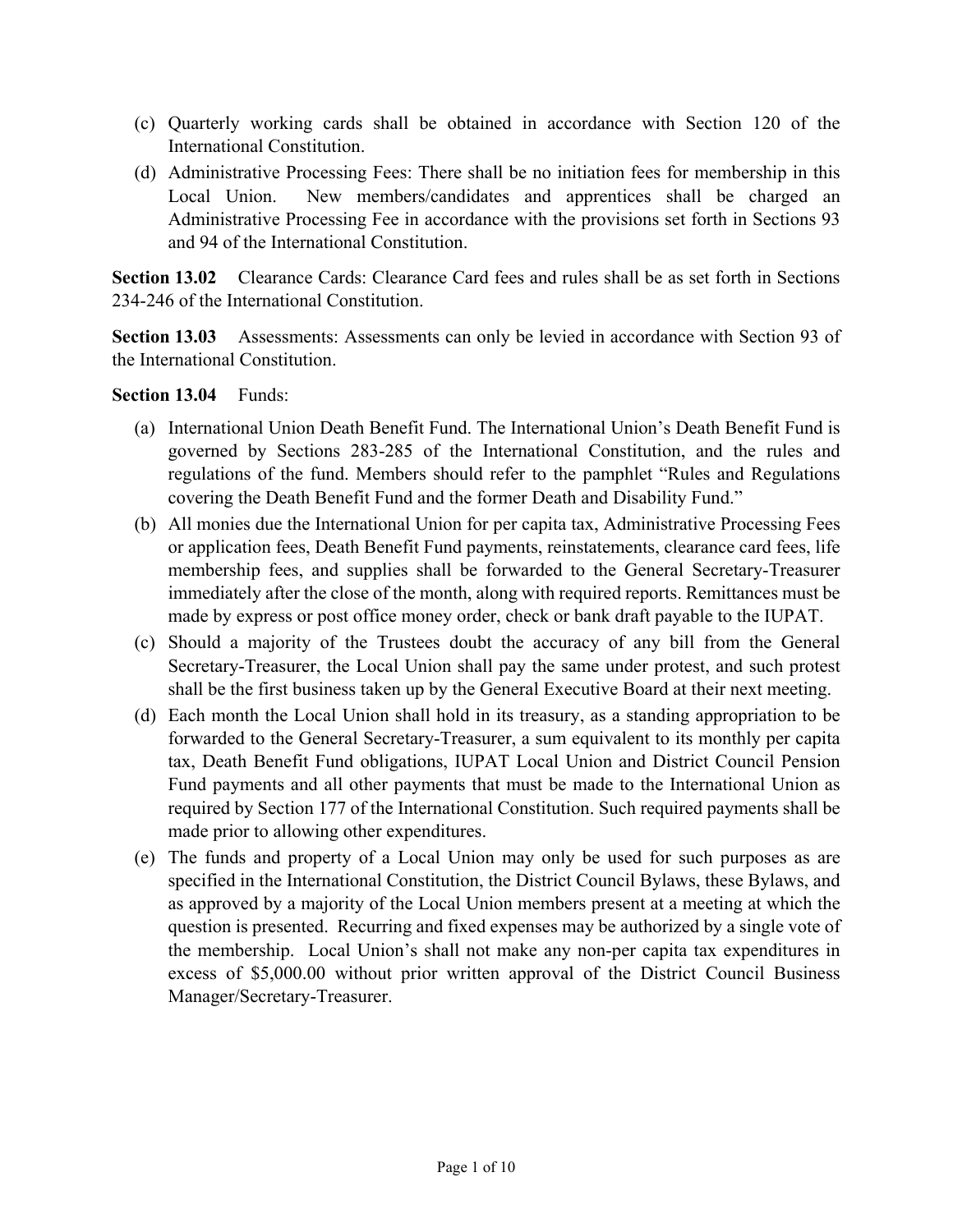- (f) On no consideration shall money from the Local Union Treasury be loaned or donated to members (strike, lockout and regularly established sick benefits excepted), provided that the Local Union may levy an assessment upon the membership to provide funds to relieve distress among members totally disabled from earning a living on account of injuries or sickness incurred while working at the trade. Before any such assessment is levied
	- (i) All members shall be notified by mail that the proposed assessment will be considered at the next meeting and,
	- (ii) The majority of members present and voting must approve the assessment in a secret ballot vote.

## **Article XIV. MEETINGS**

**Section 14.01** Regular Meetings: The regular meetings of this Local Union shall be held on a monthly basis on the second  $(2<sup>nd</sup>)$  Tuesday of the month at the Local Union office. Meetings will be called to order promptly at 6:00 PM. The Executive Board may change the date, time, or place of a regular meeting with 15 days' notice to all members.

**Section 14.02** Special Meetings: Special meetings of this Local Union may be called by the President as he or she deems necessary. Special meetings shall also be called as required by Section 191 of the International Constitution.

**Section 14.03** Quorum: A quorum for a membership meeting shall consist of seven (7) members, provided that five (5) members shall constitute a quorum if the Local Union's membership is fewer than 25 members.

**Section 14.04** Members' Rights: Members in attendance at meetings shall have the right to express their views, arguments or opinions upon any business properly presented before the meeting, subject to these Bylaws and the rules and regulations adopted by the Local Union pertaining to the conduct of meetings, but no member in exercising such rights shall evade or avoid his or her responsibility to the organization as an institution or engage in or advocate any conduct that would interfere in the Local Union's performance of its legal or contractual obligations, or conduct him or herself in an unruly, or boisterous manner.

**Section 14.05** Recording Devices: No member shall be permitted to use recording devices during any portion of any meeting in the Local Union.

## **Article XV. COMMITTEES**

**Section 15.01** There shall be a standing Bylaws Committee whose duties and functions shall be as set forth in Section 169(b) of the International Constitution.

**Section 15.02** The President of the Local Union shall appoint all committees and members thereof.

Section 15.03 The first named person on a committee shall be its Chairperson until said committee meets; its members may then elect a permanent Chairperson.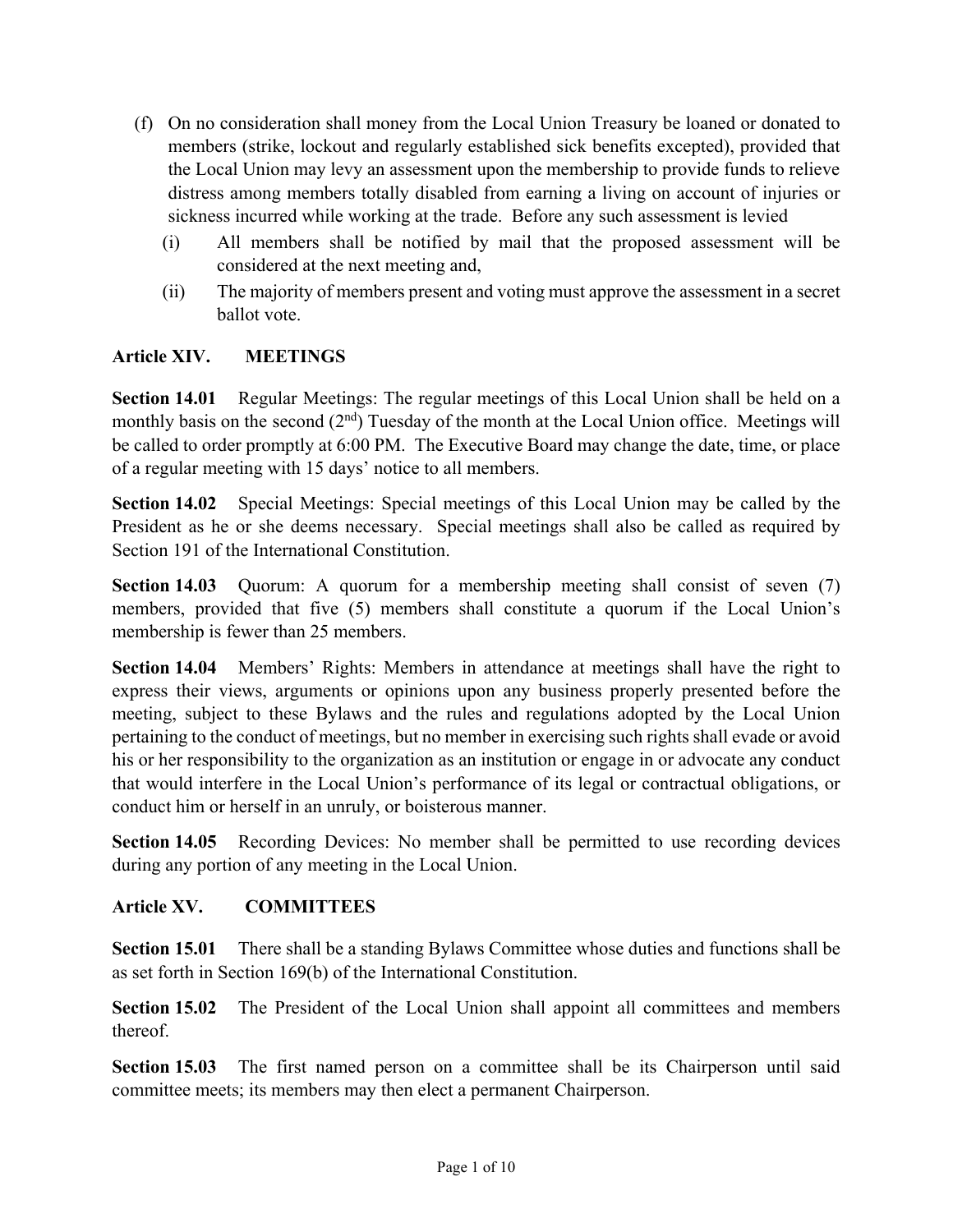**Section 15.04** No member shall be exempt from serving on a committee unless excused by a vote of the Local Union, or if they are a member of some other committee. No member can be appointed to a committee in their absence.

**Section 15.05** All committees shall perform the duties assigned to them within the time specified.

**Section 15.06** Standing Committees of this Local Union shall be:

- (a) Bylaws Committee
- (b) Organizing Committee
- (c) Strike Committee
- (d) Voluntary Activist Committee

## **Article XVI. CONTRACTORS**

**Section 16.01** An employer is one who, in relation to any corporation, company, partnership, firm or other business entity, is a substantial owner, partner, officer, director, incorporator, managerial employee, supervisor (as defined by the National Labor Relations Act or Provincial law) or in a permanent, policy-making position.

## **Section 16.02** Eligibility

- (a) Employers shall be eligible for membership, but they must comply with the trade rules and working conditions of the locality in which the work is performed, must, insofar as is consistent with applicable federal and state, provincial and/or territorial laws, hire only members of this International Union, and must pay themselves and all their employees the wages and benefits established by the applicable area collective bargaining agreement.
- (b) No employer shall be eligible or permitted to hold office, serve on an executive board, act as delegate, vote on any question pertaining to hours, wages, benefits or conditions of employment, vote at elections of officers, delegates, or attend meetings at which contract proposals are discussed or voted on or at which the nomination or election is held for any elected position.

# **Article XVII. MEMBERSHIP**

**Section 17.01** An applicant is considered a member when the applicant meets all the requirements as set forth in the International Constitution.

**Section 17.02** A member may lose his or her good standing in the organization by suspension or expulsion or other disqualification for membership, after appropriate proceedings consistent with the provisions of the International Constitution, or by non-payment of dues as provided in Sections 117-118 of the International Constitution.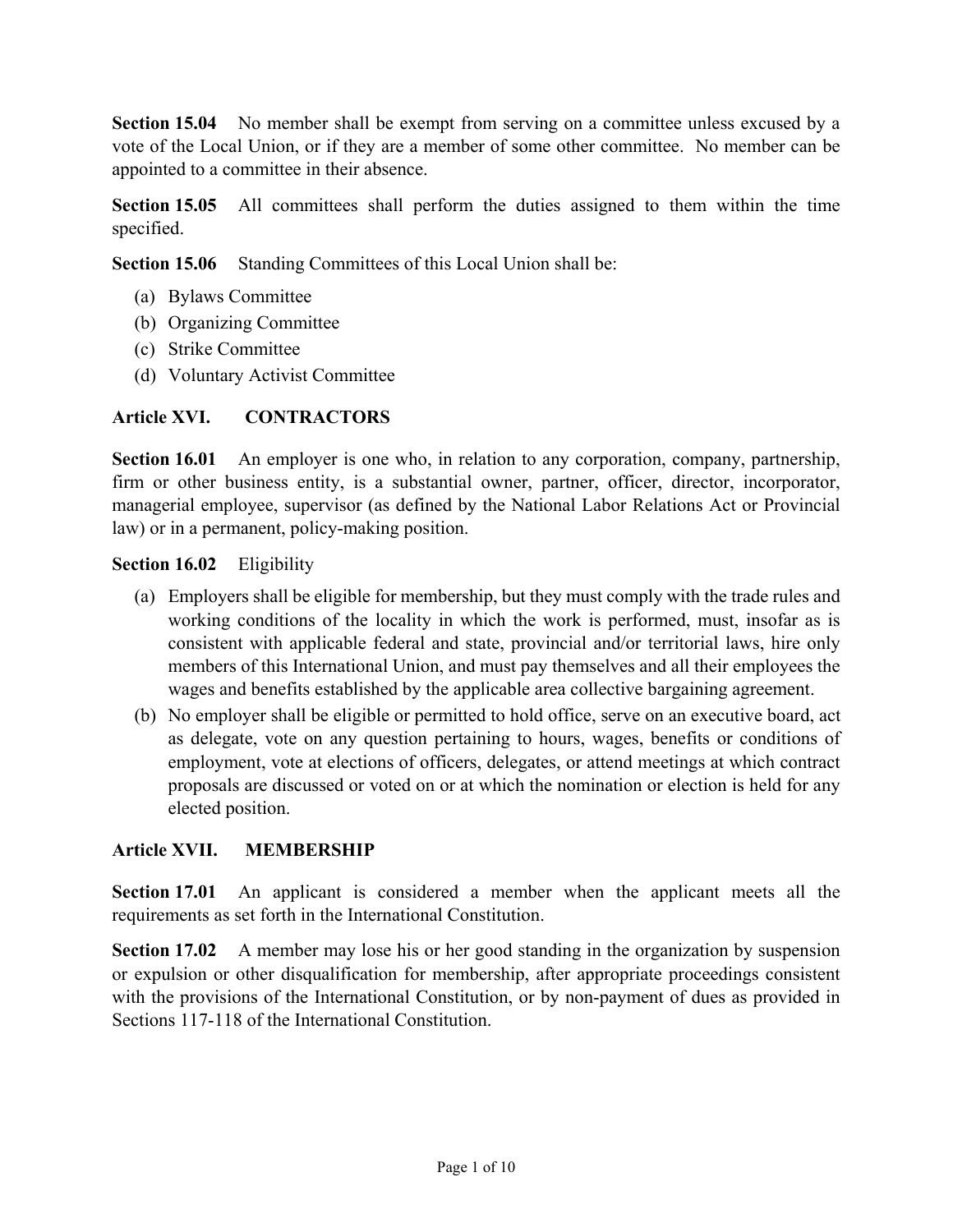**Section 17.03** A member who loses his or her good standing status because of his or her failure to pay dues or other obligations as required by the International Constitution and these Bylaws, but who has not been expelled from membership, may reinstate his or her good standing for the purpose of attending Local Union meetings and voting at elections, by paying all delinquent dues and other financial obligations prior to such meeting and election as provided in Section 119 of the International Constitution. Expelled members may be reinstated only in accordance with Section 272 of the International Constitution.

**Section 17.04** Resignation from membership is governed by Section 121 of the International Constitution.

## **Section 17.05** Members' Responsibility:

- (a) Every member by virtue of membership in this Local Union is obligated to adhere to and follow the terms of these Bylaws, the District Council Bylaws and the International Constitution with respect to the members' rights, duties, privileges and immunities conferred by them and by statute. Each member shall faithfully carry out such duties and obligations and shall not interfere with the rights of other members.
- (b) Every member authorizes the District Council to act as his or her exclusive bargaining representative with full and exclusive power to execute agreements with his or her employer governing terms and conditions of employment and to act for the member and have final authority in presenting, processing and adjusting any grievance, difficulty or dispute arising under any collective bargaining agreement or out of the member's employment with such employer in such manner as it deems within its discretion to be in the best interests of the District Council. The District Council and its officers, and agents may decline to process any such grievance, complaint, difficulty or dispute, if in their sole discretion and judgment, such grievance, complaint or dispute lacks merit or that such action would not be in the best interests of the District Council.
- (c) No member shall interfere with the elected officers or representatives of the International Union, the District Council or this Local Union in the performance of their duties. Each member shall when requested, render such assistance and support in the performance of such duties as may be required by them, provided that this does not interfere with their individual rights as members. Each member shall adhere to the terms and conditions of pertinent collective bargaining agreements and shall refrain from any conduct that would interfere with the International Union, District Council or Local Union's performance of its legal or contractual obligations.
- (d) Every member shall be required to assist the International Union, the District Council and this Local Union, as well as their officers and representatives, by engaging in picketing, hand billing, salting and other organizing activities and attending education and training, as directed by the International Union, the District Council or the Local Union officers. No charges shall be filed or processed against any member for his or her decision to accept employment with an approved, targeted non-signatory employer for the purpose of organizing.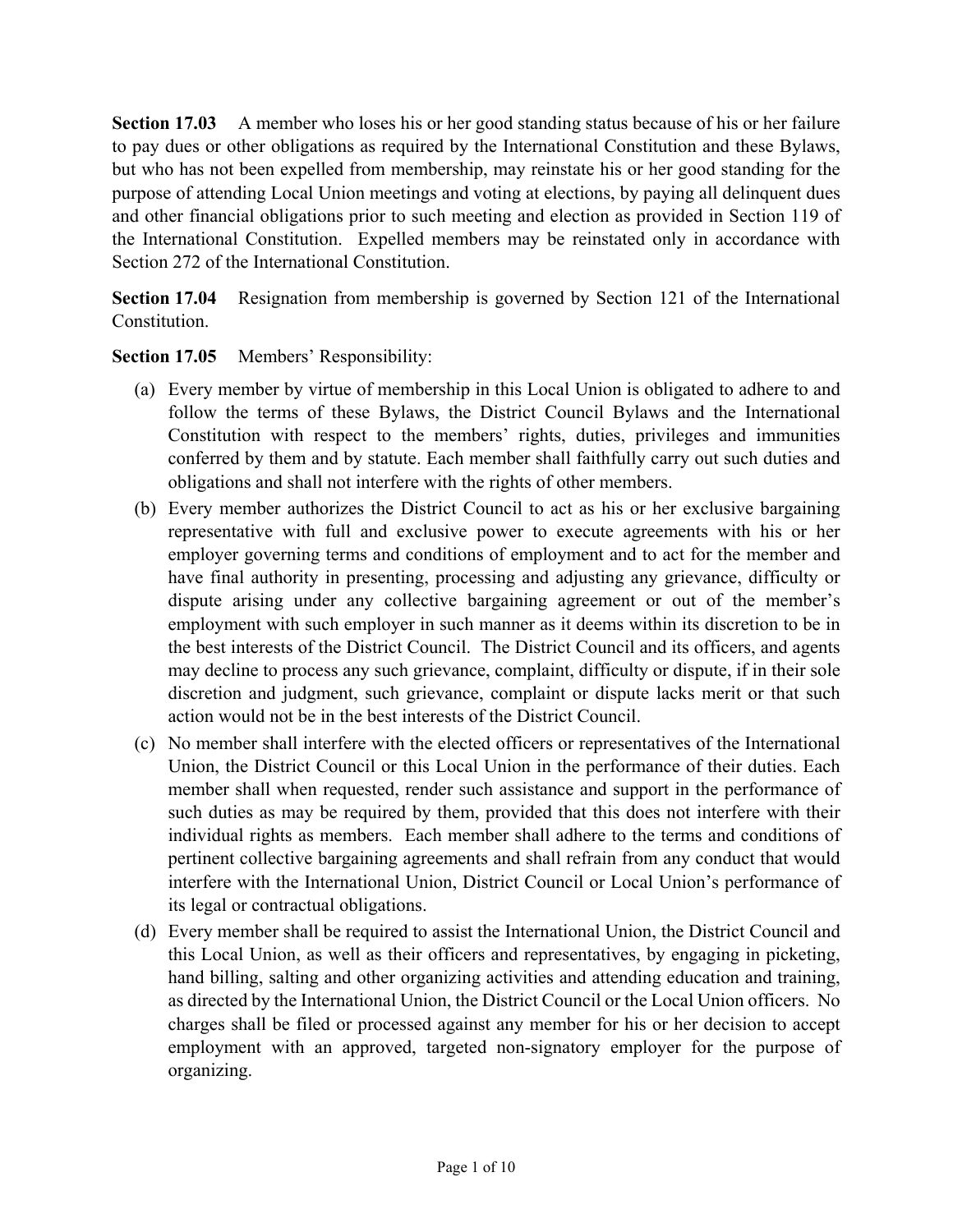(e) All new members of this Local Union shall attend a new member orientation class offered by the District Council within ninety (90) days of being initiated.

## **Article XVIII. GENERAL RULES/TRADE RULES:**

**Section 18.01** The members of this Local Union will observe and follow all work rules as provided for in the Collective Bargaining Agreement and/or District Council Bylaws.

## **Article XIX. CHARGES AND TRIALS**

**Section 19.01** All charges preferred by members of this Local Union shall be referred to the District Council Trial Board for disposition and shall be processed in accordance with the International Constitution.

## **Article XX. EXHAUSTION OF REMEDIES**

**Section 20.01** No member or officer shall resort to any court or agency until all forms of relief and avenues of appeal, as provided by the International Constitution, have been exhausted, unless otherwise provided by statutory law.

## **Article XXI. PROPERTY**

**Section 21.01** The funds and property of the Local Union shall be governed by Sections 179- 181of the International Constitution.

**Section 21.02** No property of the Local Union, and no property in the possession, custody or control of this Local Union or any of its officers or employees, and no property held in trust, express or implied, which was created or established by this Local Union and whose primary purpose is to provide benefit for the members of the Local Union or their beneficiaries, shall be given, contributed or donated, either directly or indirectly, to aid or assist, or be expended in behalf of, any seceding, dual or antagonistic labor organization, nor to any Local Union which is in violation of the International Constitution.

## **Article XXII. AGENCY**

Neither this Local Union, nor any of its officers or employees, has any power to make any representation, contract, or agreement, nor to incur any liability, which shall be binding upon the International Union without the written consent of the General President or his designee. Neither this Local Union, nor any of its officers or employees has been authorized or empowered to act as an agent of the International Union and shall not be deemed to be an agent of the International Union unless expressly authorized in writing by the General President or his designee to act in that capacity.

## **Article XXIII. AMENDMENTS**